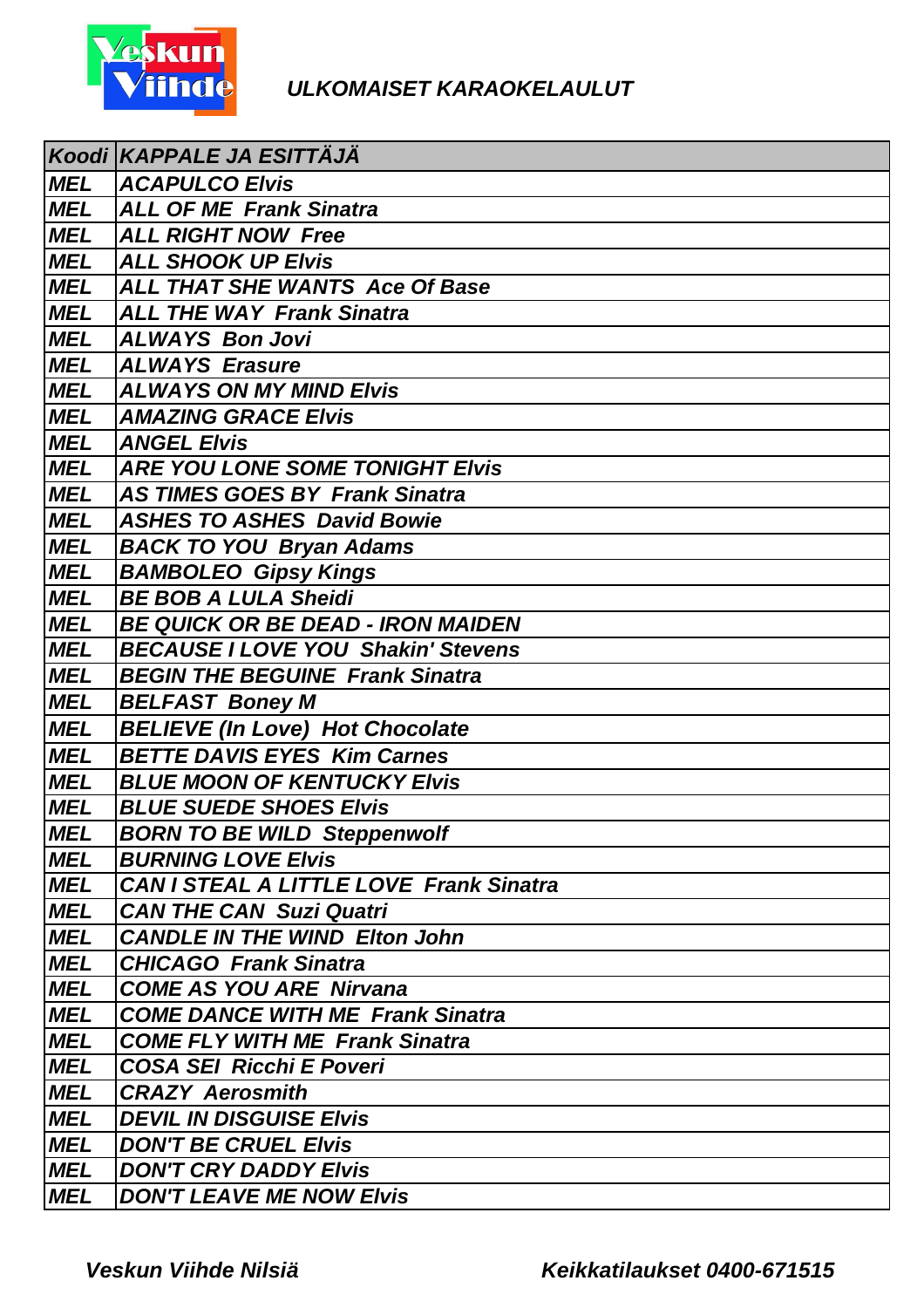

|            | Koodi KAPPALE JA ESITTÄJÄ                             |
|------------|-------------------------------------------------------|
| <b>MEL</b> | DON'T LET ME BE UNDERSTOOD The Animals                |
| <b>MEL</b> | <b>DONT YOU WANT ME The Human League</b>              |
| <b>MEL</b> | <b>DREAM ON Aerosmith</b>                             |
| <b>MEL</b> | <b>DRIVE Cars</b>                                     |
| <b>MEL</b> | <b>EMMA Hot Chocolate</b>                             |
| <b>MEL</b> | <b>ENTER SANDMAN Metallica</b>                        |
| <b>MEL</b> | <b>EVERY ROSE HAS ITS THORN Poison</b>                |
| <b>MEL</b> | <b>EVERYDAY Buddy Holly</b>                           |
| <b>MEL</b> | <b>FALLING IN LOVE Aerosmith</b>                      |
| <b>MEL</b> | <b>FEEL Robbie Williams</b>                           |
| <b>MEL</b> | <b>FLAMING STAR Elvis</b>                             |
| <b>MEL</b> | <b>FLOWERS MEAN FORGIVENESS Frank Sinatra</b>         |
| <b>MEL</b> | <b>FLY ME TO THE MOON Frank Sinatra</b>               |
| <b>MEL</b> | <b>FOLLOW THAT DREAM Elvis</b>                        |
| <b>MEL</b> | <b>FOR ONCE IN MY LIFE Frank Sinatra</b>              |
| <b>MEL</b> | <b>FOR THE GOOD TIMES Elvis</b>                       |
| <b>MEL</b> | <b>GEORGY GIRL Seekers</b>                            |
| MEL        | <b>GET DOWN Backstreet Boys</b>                       |
| <b>MEL</b> | <b>GIMME ALL YOUR LOVIN' Zz Top</b>                   |
| <b>MEL</b> | <b>GIRLS GIRLS GIRLS Mötley Crue</b>                  |
| <b>MEL</b> | <b>HARD AS A ROCK Ac/Dc</b>                           |
| <b>MEL</b> | HE AINT HEAVY, HE S MY BROTHER The Hollies            |
| <b>MEL</b> | <b>HEART OF GLASS Blondie</b>                         |
| <b>MEL</b> | <b>HEARTBREAK HOTEL Elvis</b>                         |
| MEL        | <b>HEAVY ON MY HEART Anastacia</b>                    |
| <b>MEL</b> | <b>HELLO Lionel Richie</b>                            |
| <b>MEL</b> | <b>HERE I GO AGAIN Whitesnake</b>                     |
| MEL        | <b>HEY TONIGHT Ccr</b>                                |
| <b>MEL</b> | <b>HIGHWAY TO HELL Ac/Dc</b>                          |
| <b>MEL</b> | <b>HIS LATEST FLAME Elvis</b>                         |
| <b>MEL</b> | <b>HOT IN THE CITY Billy Idol</b>                     |
| <b>MEL</b> | <b>HOW INSENSITIVE Frank Sinatra</b>                  |
| MEL        | <b>HUNGRY LIKE THE WOLF Duran Duran</b>               |
| <b>MEL</b> | <b>HYSTERIA DEF LEPPARD Def Leppard</b>               |
| <b>MEL</b> | <b>I BELIEVE (IN LOVE) Hot Chocolate</b>              |
| <b>MEL</b> | I CANT STOP LOVING YOU Van Halen                      |
| <b>MEL</b> | I GET A KICK OUT OF YOU Frank Sinatra                 |
| <b>MEL</b> | I GOT A FEELING IN MY BODY Elvis                      |
| <b>MEL</b> | <b>I GOT LUCKY Elvis</b>                              |
| <b>MEL</b> | <b>I LEFT MY HEART IN SAN FRANCISCO Frank Sinatra</b> |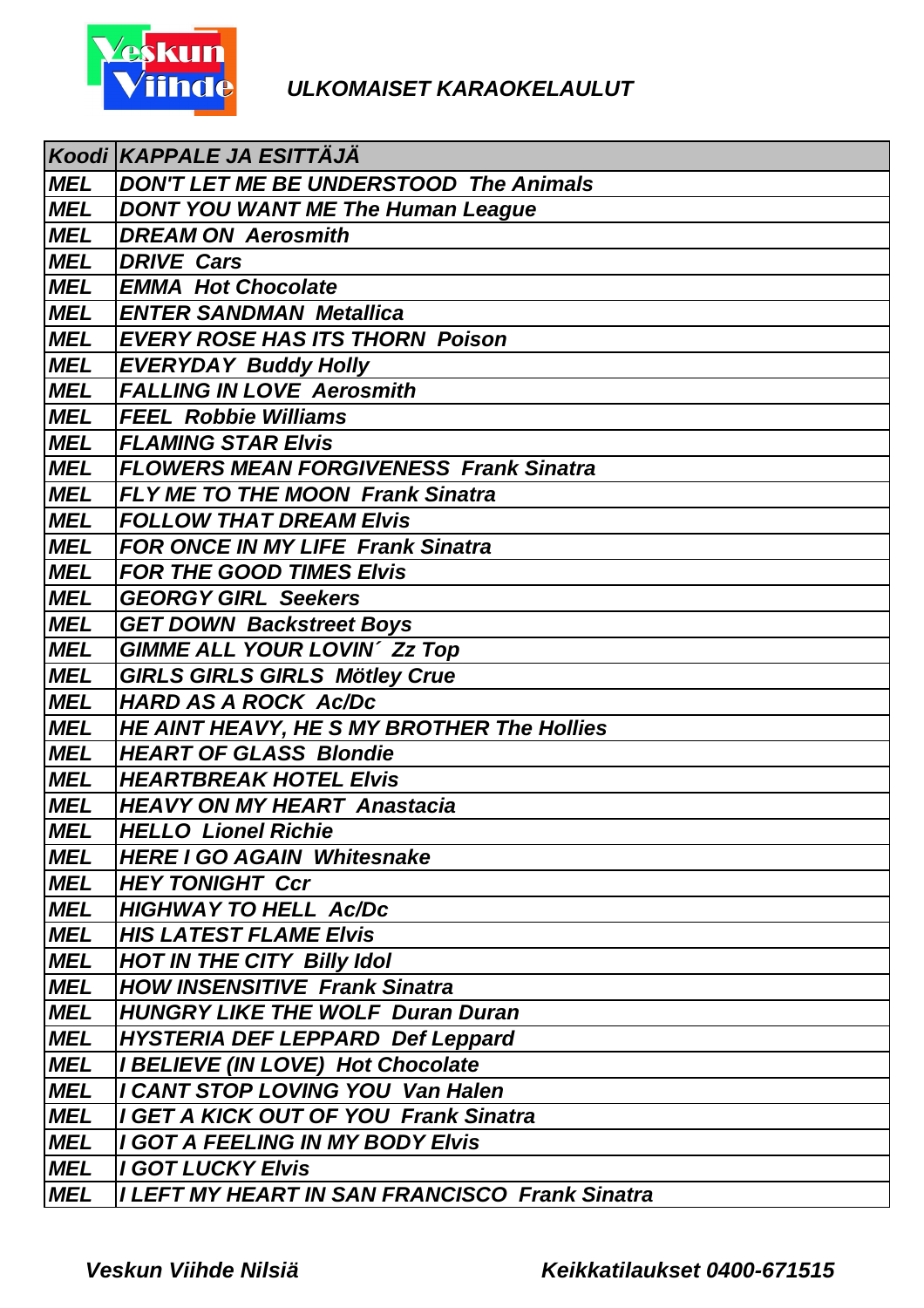

|            | Koodi KAPPALE JA ESITTAJA                      |
|------------|------------------------------------------------|
| <b>MEL</b> | <b>ILOVE PARIS Frank Sinatra</b>               |
| <b>MEL</b> | I LOVE ROCK 'N 'ROLL Joan Jett                 |
| <b>MEL</b> | I NEED YOU SO Elvis                            |
| MEL        | I SHOT THE SHERIFF Eric Clapton                |
| <b>MEL</b> | I WANT YOU, I NEED YOU, I LOVE YOU Elvis       |
| <b>MEL</b> | I WAS MADE FOR LOVING YOU Kiss                 |
| <b>MEL</b> | I WILL ALWAYS LOVE YOU Dolly Parton            |
| <i>FIN</i> | <b>I WILL STAY Lollipops</b>                   |
| <b>MEL</b> | <b>IF I CAN DREAM Elvis</b>                    |
| <b>MEL</b> | <b>IF YOU BELIEVE Sasha</b>                    |
| <b>MEL</b> | <b>IL MONDO Engelbert Humperdinck</b>          |
| <b>MEL</b> | I'LL NEVER BREAK YOUR HEART Backstreet Boys    |
| <b>MEL</b> | I'LL NEVER SMILE AGAIN Frank Sinatra           |
| <b>MEL</b> | <b>I'LL REMEMBER YOU Elvis</b>                 |
| <b>MEL</b> | <b>IMAGINE John Lennon</b>                     |
| <b>MEL</b> | <b>IN THE GHETTO Elvis</b>                     |
| <b>MEL</b> | <b>INFINITE DREAMS - Iron Maiden</b>           |
| <b>MEL</b> | <b>IS THIS LOVE Whitesnake</b>                 |
| <b>MEL</b> | <b>IT WAS A VERY GOOD YEAR Frank Sinatra</b>   |
| <b>MEL</b> | <b>IT'S A MATTER OF TIME Elvis</b>             |
| <b>MEL</b> | <b>IT'S A SIN Pet Shop Boys</b>                |
| <b>MEL</b> | <b>IT'S EASY FOR YOU Elvis</b>                 |
| <b>MEL</b> | <b>IT'S MY LIFE Bon Jovi</b>                   |
| <b>MEL</b> | <b>IT'S NOW OR NEVER Elvis</b>                 |
| MEL        | I'VE GOT YOU UNDER MY SKIN Frank Sinatra       |
| <b>MEL</b> | <b>JAILHOUSE ROCK Elvis</b>                    |
| <b>MEL</b> | <b>JOLENE Dolly Parton</b>                     |
| MEL        | <b>JUMP Van Halen</b>                          |
| <b>MEL</b> | <b>KIDS IN AMERICA Kim Wilde</b>               |
| <b>MEL</b> | <b>KING CREOLE Elvis</b>                       |
| <b>MEL</b> | LA ISLA BONITA Madonna                         |
| <b>MEL</b> | <b>LADY IN BLACK Uriah Heep</b>                |
| MEL        | <b>LEFT OUTSIDE ALONE Anastacia</b>            |
| <b>MEL</b> | <b>LEMON TREE Fool'S Garden</b>                |
| <b>MEL</b> | <b>LET IT BE ME Everly Brothers</b>            |
| <b>MEL</b> | <b>LET ME TRY AGAIN Frank Sinatra</b>          |
| <b>MEL</b> | <b>LIGHT MY FIRE Doors</b>                     |
| <b>MEL</b> | <b>LIMBO ROCK Chubby Checker</b>               |
| <b>MEL</b> | <b>LINGER The Cranberries</b>                  |
| <b>MEL</b> | <b>LISTEN TO YOUR HEART Righteous Brothers</b> |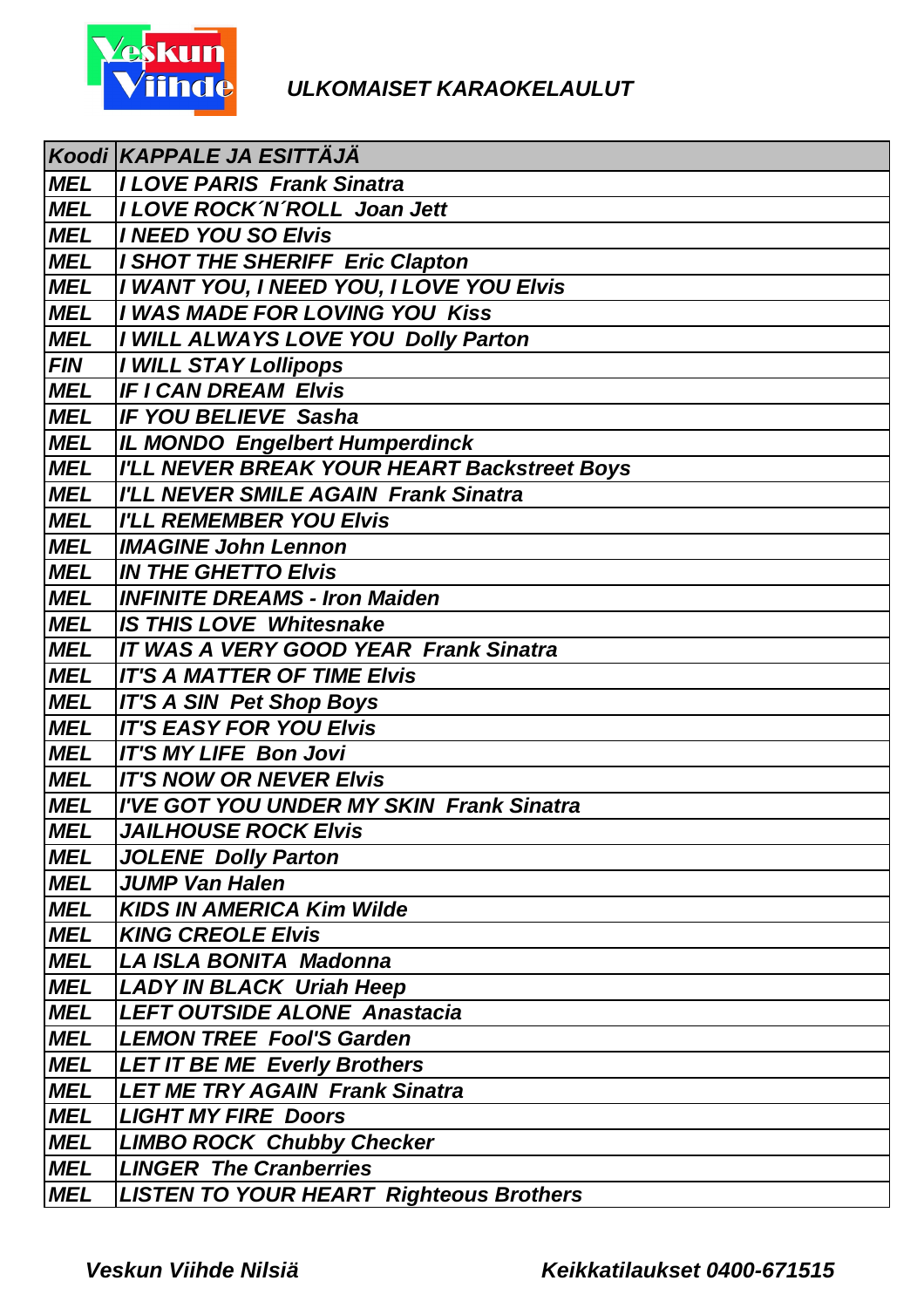

|            | Koodi KAPPALE JA ESITTÄJÄ                            |
|------------|------------------------------------------------------|
| <b>MEL</b> | <b>LISTEN TO YOUR HEART Roxette</b>                  |
| <b>MEL</b> | <b>LITTLE SISTER Elvis</b>                           |
| <b>MEL</b> | <b>LIVE AND LET DIE Guns N Roses</b>                 |
| MEL        | <b>LIVIN LA VIDA LOCA Ricky Martin</b>               |
| <b>MEL</b> | <b>LIVING ON A PRAYER Bon Jovi</b>                   |
| <b>MEL</b> | <b>LOVE AND MARRIAGE Frank Sinatra</b>               |
| <b>MEL</b> | <b>LOVE HURTS Nazareth</b>                           |
| <b>MEL</b> | <b>LOVE ME OR LEAVE ME Frank Sinatra</b>             |
| <b>MEL</b> | <b>LOVE ME TENDER Elvis</b>                          |
| <b>MEL</b> | <b>LOVE'S BEEN GOOD TO ME Frank Sinatra</b>          |
| <b>MEL</b> | <b>LUCK BE AL LADY Frank Sinatra</b>                 |
| <b>MEL</b> | <b>MAMBO NR 5 Lou Bega</b>                           |
| <b>MEL</b> | <b>MARGUERITA Elvis</b>                              |
| <b>MEL</b> | <b>MARIA MARIA Santana</b>                           |
| MEL        | <b>MARIA Ricky Martin</b>                            |
| <b>MEL</b> | <b>MASSACHUSETTS Bee Gees</b>                        |
| <b>MEL</b> | <b>ME AND MY SHADOW Frank Sinatra</b>                |
| <b>MEL</b> | <b>MEXICAN GIRL Smokie</b>                           |
| <b>MEL</b> | <b>MOODY BLUE Elvis</b>                              |
| <b>MEL</b> | <b>MOONLIGHT SERENADE Frank Sinatra</b>              |
| <b>MEL</b> | <b>MOONLIGHT SWIM Elvis</b>                          |
| <b>MEL</b> | <b>MORNING HAS BROKEN Cat Stevens</b>                |
| <b>MEL</b> | <b>MOVIE STAR Harpo</b>                              |
| <b>MEL</b> | <b>MY COO CA CHOO Alvin Stardust</b>                 |
| <b>MEL</b> | <b>MY ONLY ONE Hurriganes</b>                        |
| FIN        | <b>MY ONLY ONE Jim &amp; Beatmakers</b>              |
| <b>MEL</b> | <b>MY SHARONA The Knack</b>                          |
| MEL        | <b>MY WAY Frank Sinatra</b>                          |
| <b>MEL</b> | <b>NEED YOU TONIGHT Inxs</b>                         |
| <b>MEL</b> | <b>NEW YORK, NEW YORK Frank Sinatra</b>              |
| <b>MEL</b> | <b>NICE 'N' EASY Frank Sinatra</b>                   |
| <b>MEL</b> | <b>NIGHT AND DAY Frank Sinatra</b>                   |
| <b>MEL</b> | <b>NIGHTS IN WHITE SATIN The Moody Blues</b>         |
| <b>MEL</b> | <b>NIGHTSHIFT The Commondores</b>                    |
| <b>MEL</b> | <b>NO MILK TODAY Hermans Hermits</b>                 |
| <b>MEL</b> | <b>NOTHING COMPARES 2 U Sinead O Connor</b>          |
| <b>MEL</b> | <b>NOTHING ELSE MATTERS Metallica</b>                |
| <b>MEL</b> | <b>NUTBUSH CITY LIMITS Tina Turner</b>               |
| <b>MEL</b> | <b>ON THE SUNNY SIDE OF THE STREET Frank Sinatra</b> |
| <b>MEL</b> | <b>ONE</b> Metallica                                 |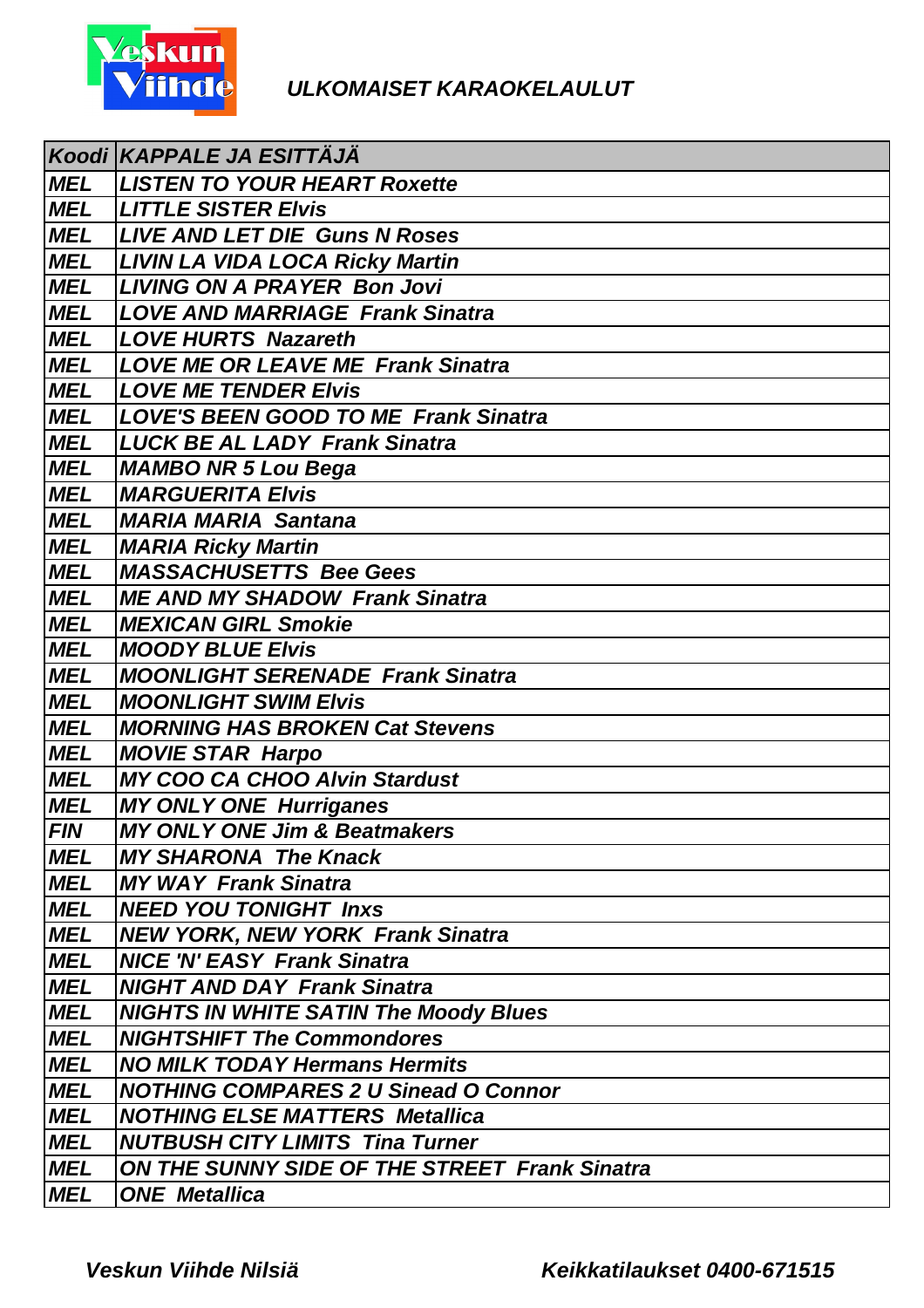

|            | Koodi KAPPALE JA ESITTÄJÄ                               |
|------------|---------------------------------------------------------|
| <b>MEL</b> | <b>ONLY YESTERDAY The Carpenters</b>                    |
| MEL        | <b>PAPA JOE Eddy</b>                                    |
| MEL        | <b>PARANOID Black Sabbath</b>                           |
| MEL        | PASSENGER Iggy Pop                                      |
| MEL        | <b>PATIENCE Guns N Roses</b>                            |
| <b>MEL</b> | <b>PEACE &amp; LOVE Clifters</b>                        |
| <b>MEL</b> | PLEASE DON'T STOP LOVING ME Elvis                       |
| <b>MEL</b> | <b>PLEDGING MY LOVE Elvis</b>                           |
| <b>MEL</b> | <b>POISON ALICE COOPER Alice Cooper</b>                 |
| <b>MEL</b> | <b>POWER OF LOVE Huey Lewis &amp; The News</b>          |
| <b>MEL</b> | <b>PUT A LITTLE LOVE IN YOUR HEART Annie Lennox</b>     |
| <b>MEL</b> | <b>QUIT PLAYING GAMES WITH MY HEART Backstreet Boys</b> |
| <b>MEL</b> | <b>ROCK ME BABY David Cassidy</b>                       |
| <b>MEL</b> | <b>ROCK N ROLL Led Zeppelin</b>                         |
| <b>MEL</b> | <b>ROCK OF AGES Def Leppard</b>                         |
| <b>MEL</b> | <b>ROCK ROLL ALL NITE LONG Kiss</b>                     |
| MEL        | <b>ROCKIN ALL OVER THE WORLD Status Quo</b>             |
| MEL        | <b>SAILING Rod Stewart</b>                              |
| <b>MEL</b> | <b>SCHOOLS OUT Alice Cooper</b>                         |
| MEL        | <b>SEALED WITH A KISS Brian Hyland</b>                  |
| <b>MEL</b> | <b>SECRET LOVE Doris Day</b>                            |
| <b>MEL</b> | <b>SEX BOMB Tom Jones</b>                               |
| <b>MEL</b> | <b>SHE'S NOT YOU Elvis</b>                              |
| <b>MEL</b> | <b>SINCE YOUVE BEEN GONE Rainbow</b>                    |
| <b>MEL</b> | <b>SMELLS LIKE TEEN SPIRIT Nirvana</b>                  |
| <b>MEL</b> | <b>SMOKE ON THE WATER Deep Purple</b>                   |
| <b>MEL</b> | <b>SOLITAIRE Elvis</b>                                  |
| <b>MEL</b> | <b>SOMEWHERE OVER THE RAINBOW Frank Sinatra</b>         |
| <b>MEL</b> | <b>SOUTH OF THE BORDER Frank Sinatra</b>                |
| <b>MEL</b> | <b>STAIRWAY TO HEAVEN Led Zeppelin</b>                  |
| <b>MEL</b> | <b>STORMY WEATHER Frank Sinatra</b>                     |
| <b>MEL</b> | <b>STRANGERS IN THE NIGHT Frank Sinatra</b>             |
| <b>MEL</b> | <b>STRONG ENOUGH Cher</b>                               |
| <b>MEL</b> | <b>STUCK ON YOU Elvis</b>                               |
| <b>MEL</b> | <b>SUMMER IN THE CITY Joe Cocker</b>                    |
| <b>MEL</b> | <b>SUMMER WIND Frank Sinatra</b>                        |
| <b>MEL</b> | <b>SUSPICIOUS MINDS Elvis</b>                           |
| <b>MEL</b> | <b>SWEET CHILD OF MINE Guns N Roses</b>                 |
| <b>MEL</b> | <b>SWEET HOME ALABAMA Lynyrd Skynyrd</b>                |
| <b>MEL</b> | <b>SWEET SIXTEEN Billy Idol</b>                         |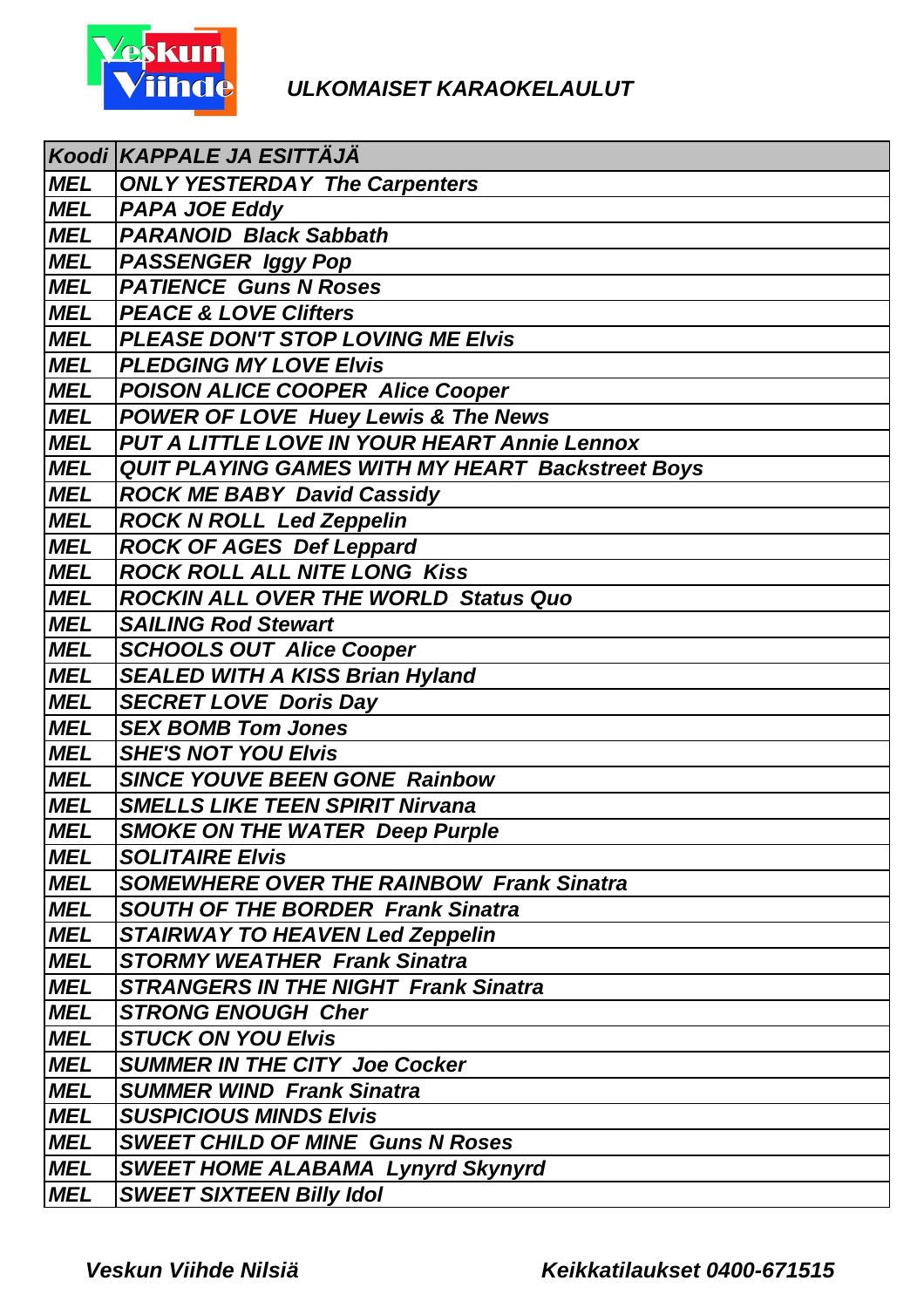

|            | Koodi KAPPALE JA ESITTÄJÄ                                     |
|------------|---------------------------------------------------------------|
| <b>MEL</b> | <b>SWINGING ON A STAR Frank Sinatra</b>                       |
| <b>MEL</b> | <b>TAKE ON ME Aha</b>                                         |
| <b>MEL</b> | <b>TALK TO ME Frank Sinatra</b>                               |
| <b>MEL</b> | <b>TEDDY BEAR Elvis</b>                                       |
| MEL        | <b>TEQUILA SUNRISE The Eagles</b>                             |
| <b>MEL</b> | <b>THAT OLD BLACK MAGIC Frank Sinatra</b>                     |
| <b>MEL</b> | <b>THAT'S ALL RIGHT MAMA Elvis</b>                            |
| <b>MEL</b> | <b>THAT'S LIFE Frank Sinatra</b>                              |
| <b>MEL</b> | <b>THE FINAL COUNTDOWN Europe</b>                             |
| <b>MEL</b> | <b>THE GIRL FROM IPANEMA Frank Sinatra</b>                    |
| <b>MEL</b> | THE GIRL OF MY BEST FRIEND Elvis                              |
| <b>MEL</b> | <b>THE GREAT PRETENDER Freddie Mercury</b>                    |
| <b>MEL</b> | <b>THE HOUSE I LIVE IN Frank Sinatra</b>                      |
| <b>MEL</b> | <b>THE LADY IS A TRAMP Frank Sinatra</b>                      |
| <b>MEL</b> | <b>THE LAST WALTZ Engelbert Humperdin</b>                     |
| <b>MEL</b> | THE WONDER OF YOU Elvis                                       |
| <b>MEL</b> | <b>THE WORLD WE KNEW Frank Sinatra</b>                        |
| <b>MEL</b> | THERE MUST BE AN ANGEL Eurythmics                             |
| <b>MEL</b> | <b>THERE'S A SMALL HOTEL Frank Sinatra</b>                    |
| <b>MEL</b> | <b>TIME AFTER TIME Cindy Lauper</b>                           |
| <b>MEL</b> | <b>TIME AFTER TIME Frank Sinatra</b>                          |
| <b>MEL</b> | TO LOVE SOMEBODY Bee Gees                                     |
| <b>MEL</b> | <b>TROUBLE Elvis</b>                                          |
| <b>MEL</b> | <b>UNCHAINED MELODY Righteous Brothers</b>                    |
| <b>MEL</b> | <b>UNFORGIVEN II Metallica</b>                                |
| <b>MEL</b> | <b>WALK LIKE AN EGYPTIAN Bangles</b>                          |
| <b>MEL</b> | <b>WAVE Frank Sinatra</b>                                     |
| <b>MEL</b> | <b>WE ARE THE CHAMPIONS Queen</b>                             |
| <b>MEL</b> | <b>WE CAN MAKE THE MORNING Elvis</b>                          |
| <b>MEL</b> | <b>WE WILL ROCK YOU Queen</b>                                 |
| <b>MEL</b> | <b>WHAT ARE YOU DOING THE REST OF YOUR LIFE Frank Sinatra</b> |
| <b>MEL</b> | <b>WHATEVER YOU WANT Status Quo</b>                           |
| <b>MEL</b> | <b>WHENEVER WHENEVER Shakira</b>                              |
| <b>MEL</b> | <b>WHERE THE WILD ROSES GROW Nick Cave And Kylie Minoque</b>  |
| <b>MEL</b> | <b>WHITE ROOM Cream</b>                                       |
| <b>MEL</b> | <b>WHITE WEDDING Billy Idol</b>                               |
| MEL        | <b>WHOLE LOTTA LOVE Led Zeppelin</b>                          |
| <b>MEL</b> | <b>WHY CANT THIS BE LOVE Van Halen</b>                        |
| <b>MEL</b> | <b>WIND OF CHANGE Scorpions</b>                               |
| <b>MEL</b> | <b>WINNERS Frank Sinatra</b>                                  |